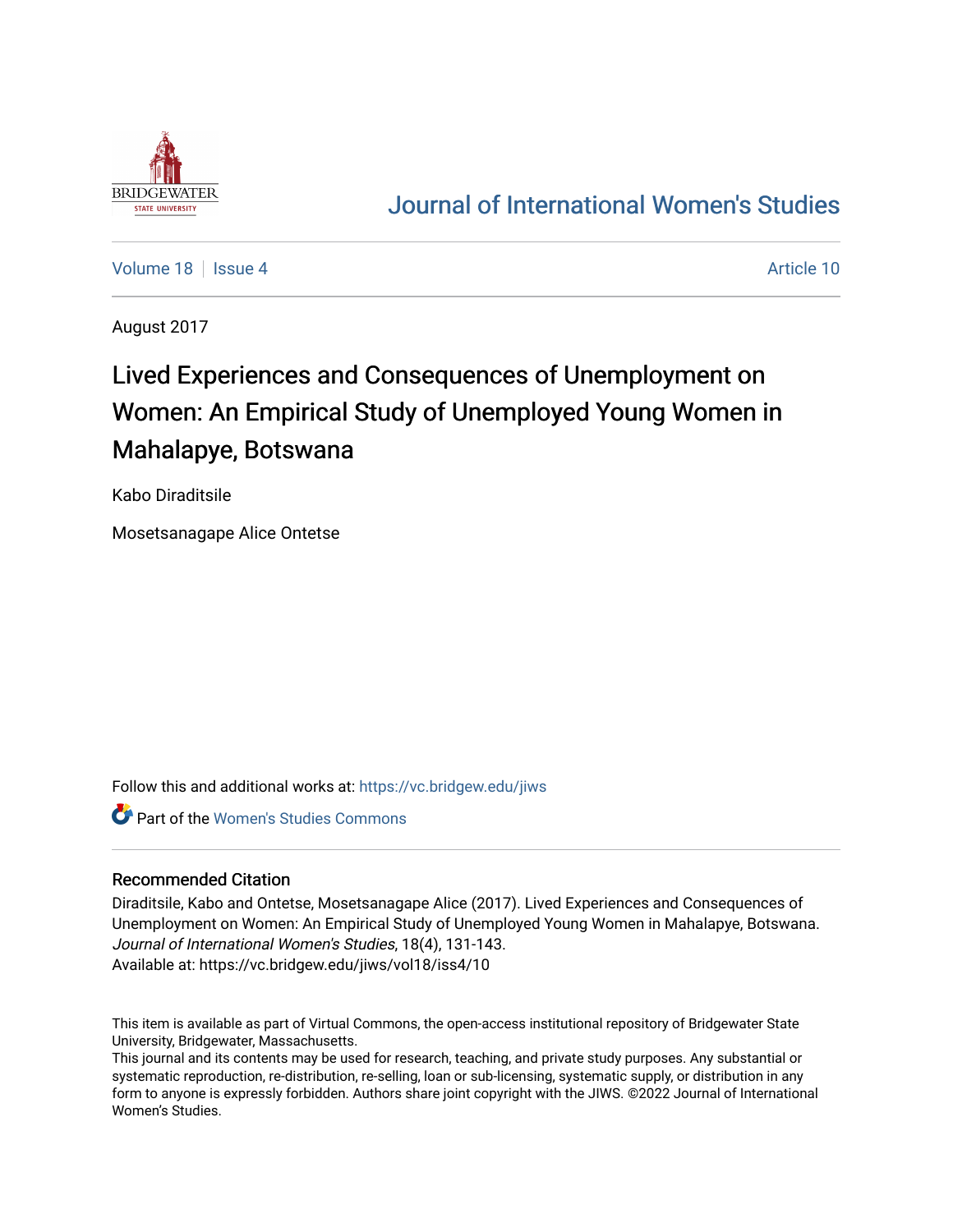#### Diraditsile and Ontetse: Unemployed Young Women in Mahalapye, Botswana

This journal and its contents may be used for research, teaching and private study purposes. Any substantial or systematic reproduction, re-distribution, re-selling, loan or sub-licensing, systematic supply or distribution in any form to anyone is expressly forbidden. ©2017 Journal of International Women's Studies.

## **Lived Experiences and Consequences of Unemployment on Women: An Empirical Study of Unemployed Young Women in Mahalapye, Botswana**

By Kabo Diraditsile<sup>[1](#page-1-0)</sup> and Mosetsanagape Alice Ontetse<sup>[2](#page-1-1)</sup>

#### **Abstract**

Studies have shown that the experience and consequences of unemployment affect people differently depending on, for example, age and gender. The purpose of the present study was to identify factors that contribute to unemployment among young women aged 20-35 in Mahalapye village, investigate the effects of being unemployed, determine sources of support available to unemployed young women, and identify the gaps in state assistance in this regard. The study utilized a survey research method and adopted a descriptive research design. Cluster sampling was used with the sample size being one hundred (100) unemployed young women in Mahalapye. A face-to-face questionnaire method was adopted to collect data and the study was cross sectional. Since the research was quantitative the Statistical Package for Social Sciences was used to analyse data. The results showed that unemployment among young women in Mahalapye is a problem and young women are seriously affected by being unemployed. The study also revealed that high poverty levels result from unemployment and that this is linked to young women becoming engaged in criminal activities. A number of programmes have been put in place by government and other stakeholders to curb unemployment but the study indicated that a majority of the respondents have not benefited from these programmes. Low coverage, limited information about programmes, complicated help seeking processes, and lack of resources were identified as gaps in the provision of these programmes. Further research is needed to describe and elucidate in greater detail the effects of unemployment on young women of different ages and in different contexts.

*Keywords*: Young women, Lived experiences, Unemployment, Poverty, Botswana.

### **Introduction and Background**

 $\overline{a}$ 

Unemployment is an issue in all regions of the world. In this regard the ratio of women to men is much higher, which suggests that women are more affected than men (Bjorklund et al., 2015). According to the International Labour Office (2014) women constitute a larger proportion of the working poor in the world. These are people who work but do not earn enough to improve their living standards or to meet their families' needs. In most African countries, the supply of workers far exceeds demand, the result being extremely high rates of unemployment (Todaro & Smith, 2012). Okojie (2013) stated that the African continent has been challenged by numerous disasters with several symptoms comprising of poverty, drought, HIV and AIDS. Underlying all

<span id="page-1-1"></span><span id="page-1-0"></span><sup>&</sup>lt;sup>1</sup> Kabo Diraditsile is a PhD researcher at Waseda University in Tokyo. His interests are in social governance, social policy, poverty and social development issues. He has contributed chapters to books and authored refereed journal articles covering various issues including poverty, social welfare, youth development and programme evaluation. <sup>2</sup> Mosetsanagape Alice Ontetse is pursuing her Masters in Social Work at the University of Botswana and her area of specialty is youth and community practice. Her interests are in poverty, unemployment, women empowerment, youth empowerment and social development.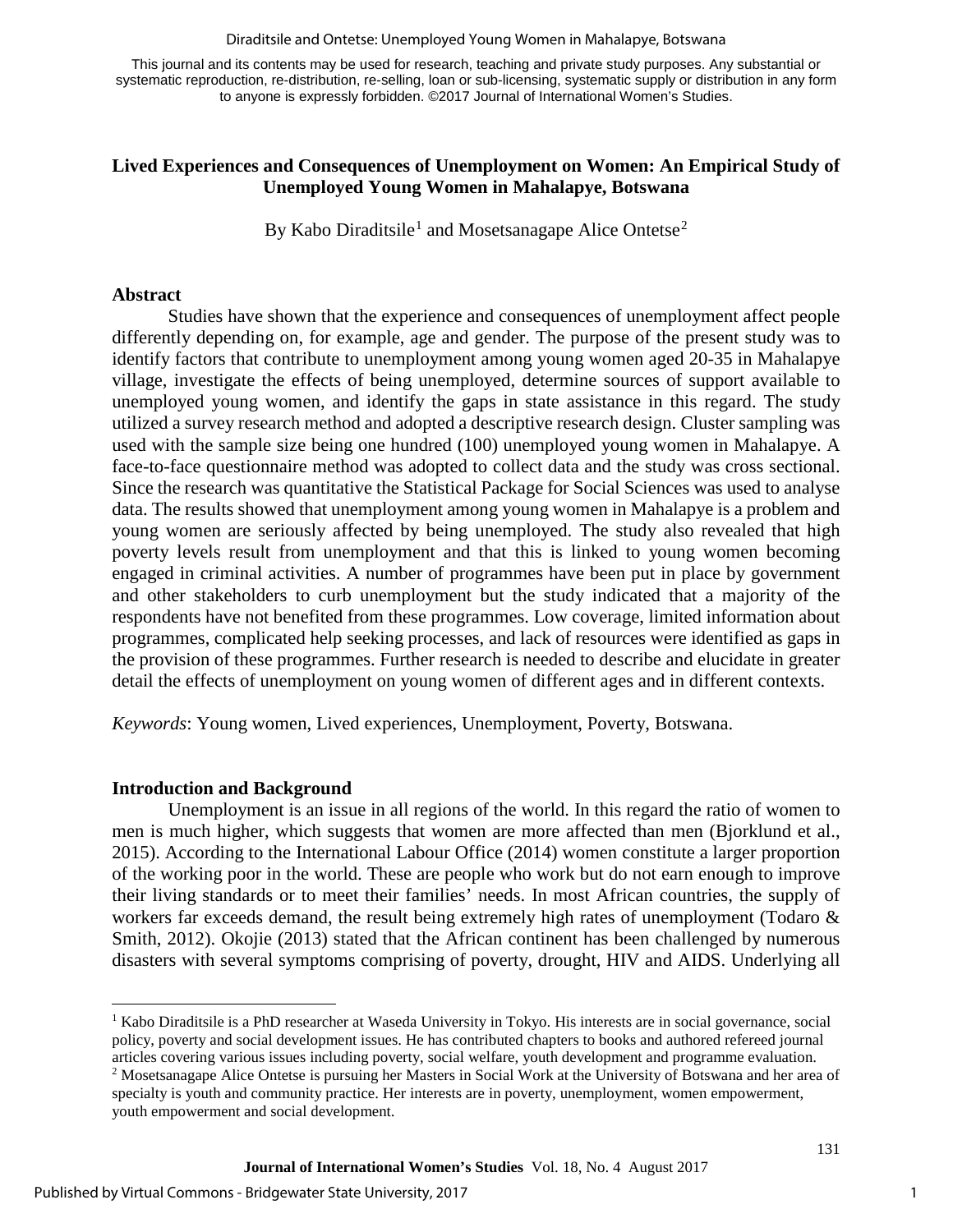these is the factor of unemployment which, to some observers, is thought to be the main issue of concern in the African sub-region. Furthermore, Diraditsile (2017) posits that unemployment among the youth has become the main issue of concern to policy makers in African governments. According to Diraditsile & Rankopo (Forthcoming) many young women in Botswana are unemployed and thus there is need for the creation of job opportunities for this group in particular.

The youth stratum constitute a larger proportion of the labour force, if positively mobilised, the youth can be an important instrument of economic growth and development in any economy because of their total number, drive, passion, and innovative ability (Msigwa & Kipesha, 2011). Globally, youth unemployment has increased by 3.4 million from 2007 to 2012 (International Labour Office, 2012). Unemployment is also high in the Africa region with Swaziland having 26.3% and 26.8% respectively in the years 2007 and 2010 (Brixiova & Kangoye, 2012). The problem of unemployment in the country is highest among the youth; women and the less educated who are most vulnerable to this phenomenon. As postulated by (Siphambe, 2007; Nthomang & Diraditsile, 2016) youth unemployment in Botswana is of great concern because many people reside in villages and rural areas and some migrate to urban centres in search of greener pastures. This puts a strain on employment opportunities in urban areas. It is estimated that youth unemployment is high at 45.9% among females and 36.0 among males (BIDPA, 2010).

According to the Botswana Revised National Youth Policy (2010) youth refers to young people aged 15-35 years. It further states that this is the stage of human development when critical decisions of life are made such as obtaining decent employment. For this study focus will be on young women aged 20-35 as many of those who are under 20 years of age are believed to be still in school. Unemployment can be defined as a situation whereby youth are involuntarily jobless due to lack of employment opportunities. Jeffry (2012) states that unemployment occurs when people do not have jobs, and have actively tried to find jobs within the past four weeks. Fajana (2010) defines youth unemployment as a circumstance where youth who are willing and have the potential to work are unable to find materially rewarding jobs.

This paper is structured as follows. Following an introduction and background to the study, the paper presents a theoretical framework to explain the conditions which shape women's lives and explores why many women are still unemployed. It will be followed by another section on the method adopted in the study for data collection, results, and analysis. The final section will include recommendations and conclusions.

### **Theoretical Framework: Feminist Theory**

The theory provides an analytical framework to examine social arrangements that contribute to the oppression and marginalization of people. It provides a lens that can be used to examine and deconstruct systems of power. The feminist perspective is that unemployment is fundamentally a gender issue that cannot be fully understood through any lens that does not include gender as the central component of analysis (Dobash & Dobash, 2009). The authors further assert that the patriarchal domination of women stems from the long cultural history of legally sanctioned male subordination and outright ownership of women. Despite the complexity of unemployment, the most fundamental feminist insight is quite simple: unemployment among women cannot be adequately understood unless gender and power are taken into account. The theory challenges the existing social structures where men dominate in almost all fields and women are treated as mere objects.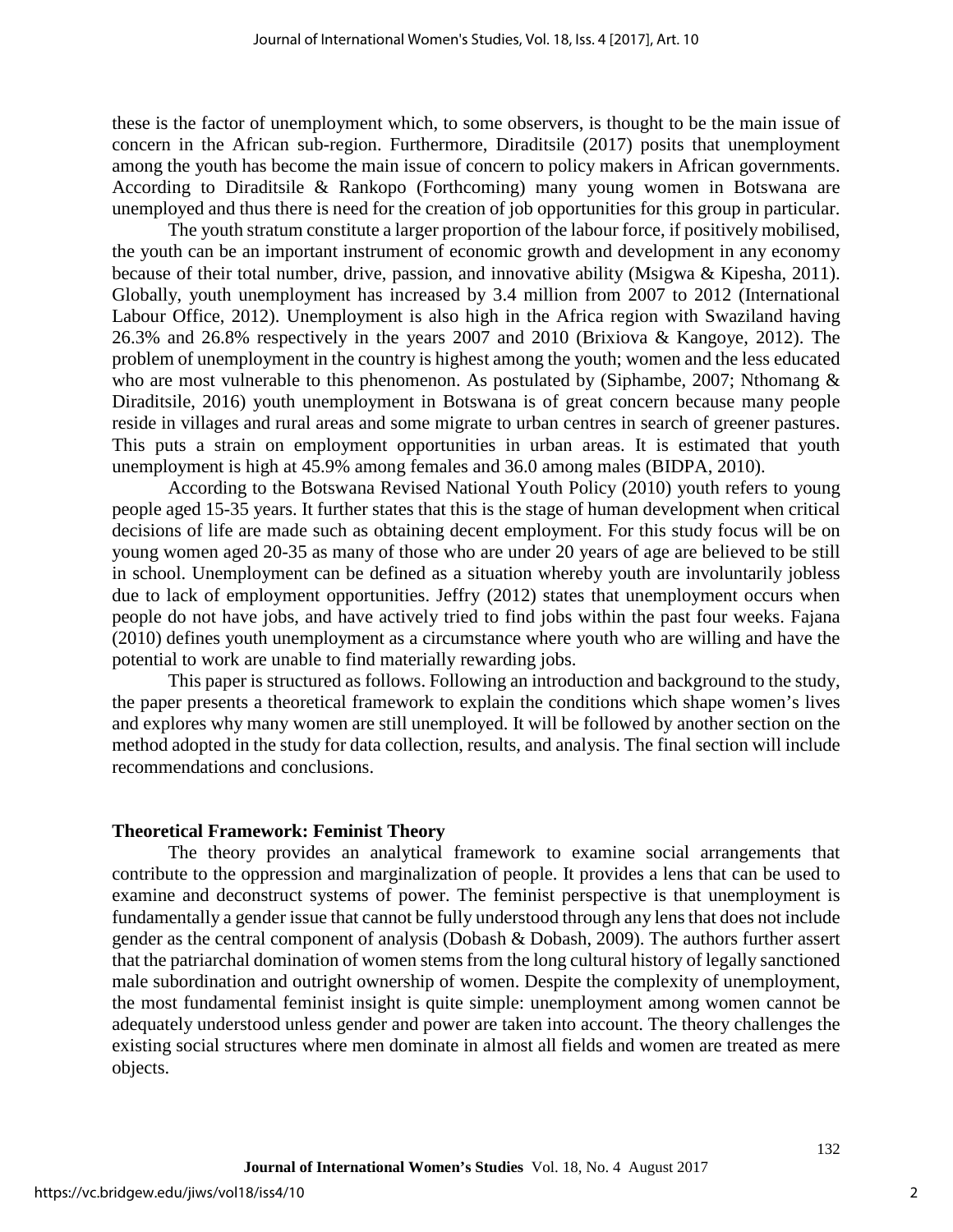According to Curran & Renzetti (1996) generally women have been ranked lower than men in the patriarchal society. A woman is still defined in terms of the traditional female role of, primarily, being a housewife. Feminist theory holds that unemployment is a result of male dominance and female subordination brought about by culture. This inequality has its roots in Botswana whereby men were treated as being superior to women, gender stereotypical roles manifested themselves in the labour market where men were considered to be more important than women. The findings of the present study show that women are more unemployed than men and that they depend on part time jobs or odd jobs and family support to meet their basic needs. The findings also demonstrate that the idea that a women's place is in the home is still prevalent in the minds of many people.

### **Method**

### *Design*

The present study adopted the descriptive research design. According to Babbie (2007) descriptive research design is a scientific method which involves observing and describing the behaviour of a subject without influencing it in any way. Therefore this research design was chosen because the study proposes to describe factors that contribute towards unemployment among women and descriptive research helped the researchers to obtain information concerning the current status of the phenomena and to describe "what exists" with respect to female youth unemployment.

### *Survey Research*

This study utilised a survey research method to understand unemployment among young women in Mahalapye. According to Dawson (2006) survey research explains phenomena by collecting numerical data that is analysed using statistically based procedures. With this method it is easy to use a probability sampling designs, it is descriptive in nature and the findings can be generalised to the larger population of study since it uses a large sample compared to the qualitative research method. The researchers used this method because the aim was to obtain information that can be quantified and generalized from a sample to the population of interest. Newman (2007) confirms that quantitative methods enable researchers to summarize massive sources of information and facilitate comparisons across categories and over time. Since the study was crosssectional, survey was found to be the best method for a cross sectional study. This survey utilised face to face questionnaire.

## *Study Population and Sample*

A study population is generally a large collection of individuals that are to be studied. Therefore the study population in this case was all female unemployed youth in Mahalapye aged 20-35 years. The actual number of the study population was unknown because there are no statistics specifically for unemployed women in Mahalapye. The study sample size was one hundred (100) unemployed young women in Mahalapye. The participants were unemployed women between the ages of 20-35 years old, holding different educational qualifications.

## *Sampling Technique*

This study adopted cluster sampling. According to Babbie (2007) this is a probability sampling technique that is used to identify potential subjects in studies where it is impossible to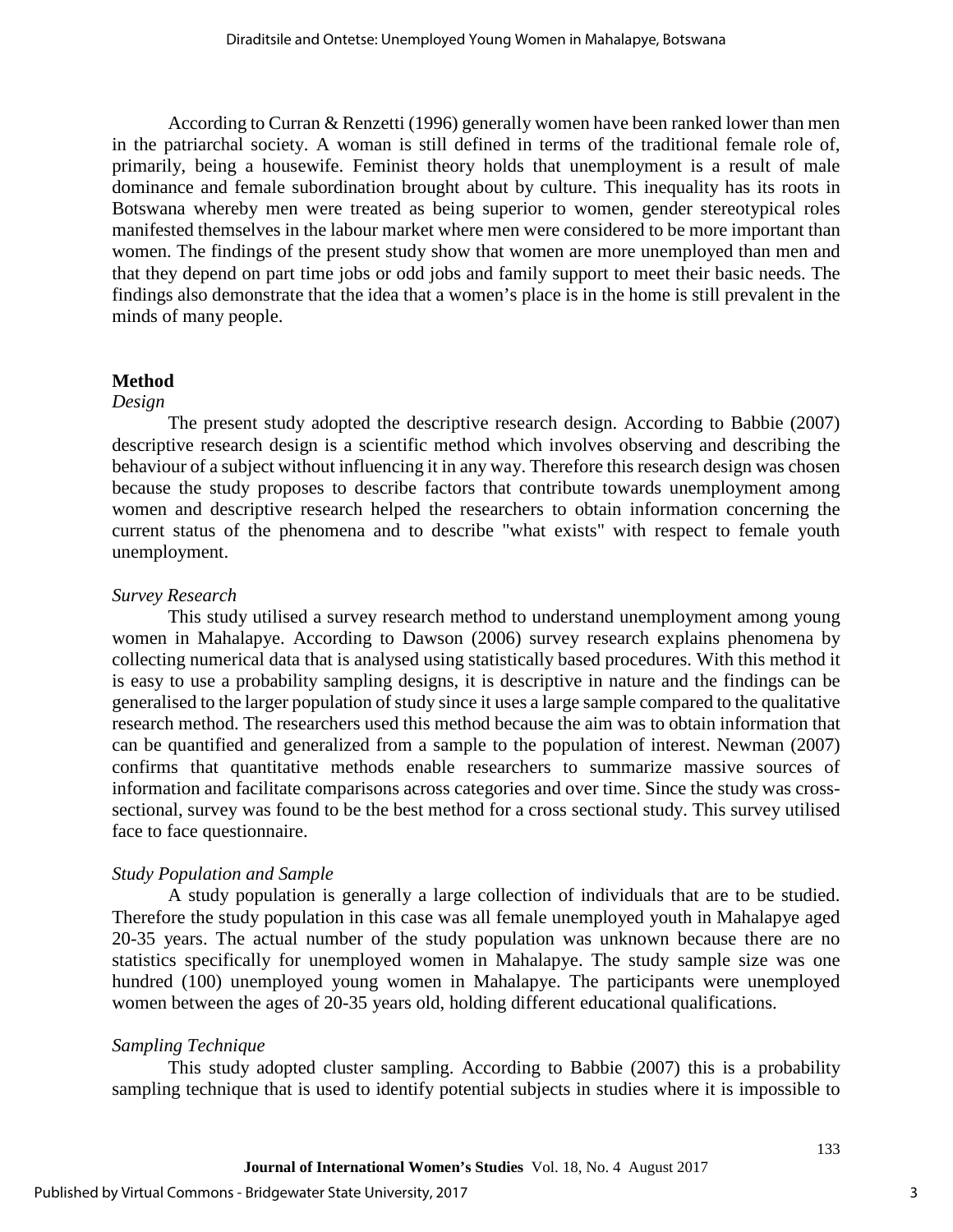make up a complete list of elements constituting the target population, such as all unemployed young women in Mahalapye. The researchers used this technique because the possibility existed that a complete list of unemployed young women in the area would not be obtained whereas a complete list of clusters of the population could be created. Therefore, instead of selecting individual units from the population, the researchers divided the population into clusters. Wards were used as clusters and 10 wards were chosen. A list of unemployed young women for each ward in the study site was obtained from social workers in the area. Each list was then sampled and 10 respondents from each cluster were randomly selected to respond to the questionnaire.

## *Data Collection*

There are two types of questions in survey research, namely open-ended questions and closed-ended questions (Dawson, 2006). In open-ended questions respondents are asked to provide their own answer to the question. In closed-ended questions respondents are asked to select an answer from a list provided by the researcher. The second type facilitated easy quantification of the answers because coding space was built into the questionnaire format at the time of its design. The type of questionnaire chosen, which is face-to-face, adopted both open ended and closed ended questions. The questionnaire was administered face-to-face to the respondents. This type of questionnaire helped the researchers to provide clarity on some of the questions to respondents. Another important factor is that the questionnaire was translated into the local language to cater for unemployed young women who do not understand English. In this way researchers ensured that all respondents understood everything and were not exposed to any harm.

## *Data Analysis*

Statistical data in the form of tabulations were used. The purpose of this study was to understand experiences of unemployment for young women. Quantified data was analysed through the use of descriptive statistics like frequencies, percentages, and charts. Since the study was quantitative the researchers used the Statistical Package for Social Sciences (SPSS) for data analysis. Furthermore, the researchers identified underlying meanings for open ended questions and summarised all data with the aim of identifying major themes.

## *Ethical Considerations*

Often, though not always, social research represents an invasion of people's lives, as it seeks to gather personal information, and as such, respondents should be protected (Babbie, 2007). Therefore, social research is directed by ethical considerations that the researcher is obliged to follow and apply. The project was approved by both the research ethics council at the University of Botswana, and in the Ministry of Local Government and Rural Development. The participants were informed, orally and in writing, about the purpose of the study. They were also assured confidentiality and informed that participation in the study was strictly voluntary and could be terminated at any time without explanation. The researchers kept in mind that questions about general well-being and life conditions in relation to the informants' unemployed status could lead to thoughts with which the young women might need to deal. A plan of action for managing such possible situations was developed. The action included, inter alias, phone numbers and addresses of professional counsellors.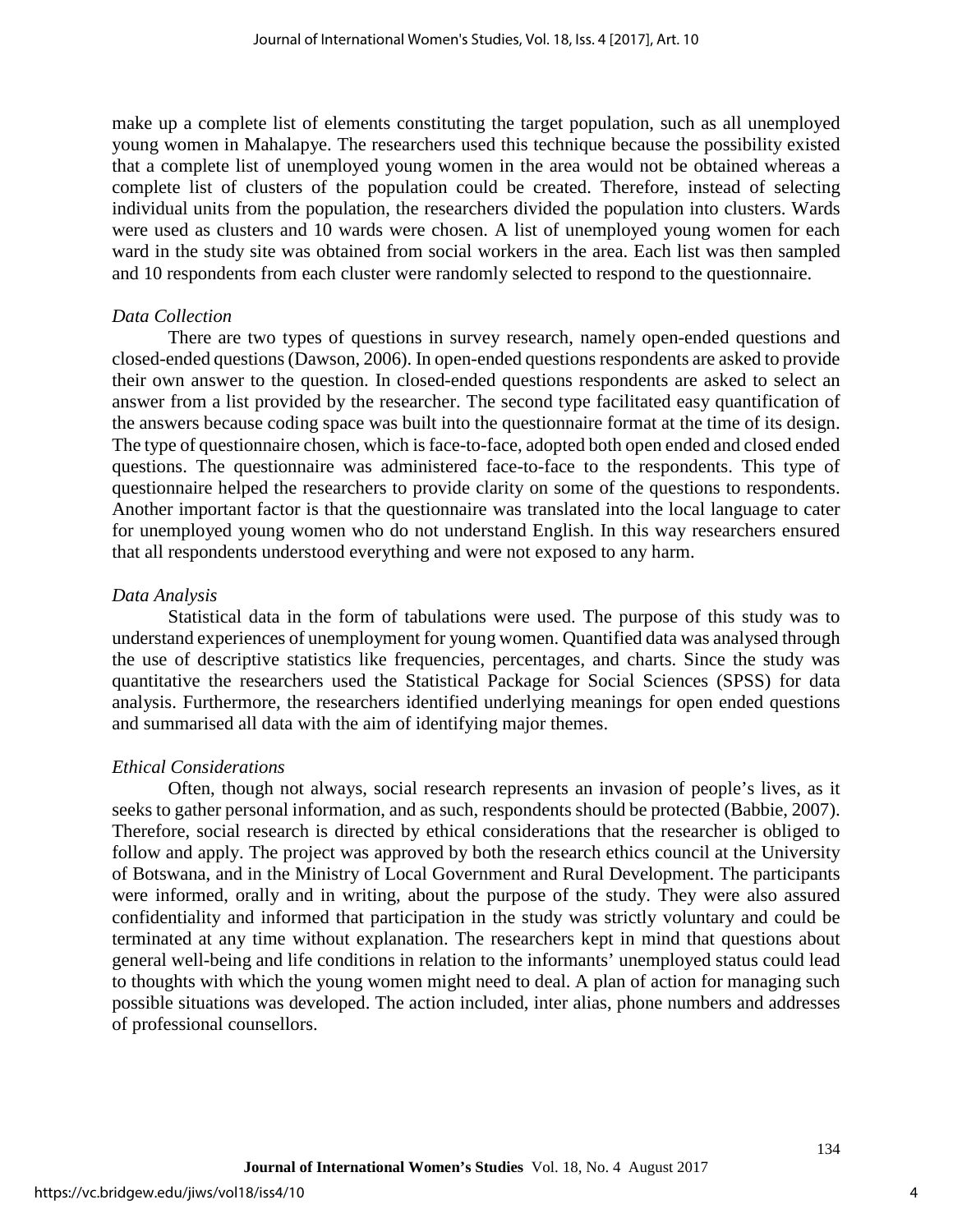#### **Results and Discussion**

The analysis and interpretation resulted in a number of themes which include: educational attainment and unemployment; rate of unemployment between young women and their male counterparts; factors that contribute to unemployment among young women; effects of unemployment on the unemployed young women; services in place to help unemployed young women; and gaps identified in the provision of such services.

#### *Educational Attainment and Unemployment*

The results of the present study show that a majority of respondents had a junior and senior school certificate as compared to tertiary qualifications. Siphambe (2007) also argued that the most challenging unemployment problems are posed by the unemployment of youth with primary and secondary education. This is in line with the findings of this study as a majority of respondents (76%) had primary and secondary certificates and only a few had tertiary qualifications. Those with tertiary qualifications are least affected by unemployment because for them they have diploma and degree qualifications enabling them to search for employment opportunities. Access to a formal job is increased with one's educational attainment. This is confirmed by Diraditsile & Rankopo (forthcoming) as they point out that unemployment tends to differ with the educational attainment levels of individuals. That is, some women do not obtain jobs because of their lower qualifications.

#### *The Rate of Unemployment for Women and Men*

The study has revealed that unemployment is an issue in Mahalapye. Most of the respondents (97%) indicated that this is the case. Moreover, (88%) stated that unemployment is prevalent among young women rather than men. This finding is consistent with the statement of the International Labour Office (2010) indicating that, in 2008, unemployment among women was higher as compared to that of men. Likewise it has been stated that young women in most economies suffer more from unemployment than their male counterparts (United Nations, 2012). Furthermore, Siphambe (2007) stated that youth unemployment in Botswana was more severe among female youth (48.0%) than among their male counterparts (34.6%). This clearly indicates that women face the challenge of unemployment to a greater extent than men. This is in agreement with Feminist theory as Gilchrist, Howarth  $&$  Suvillan (2007) indicated that gender inequalities between men and women lead to more women being unemployed since resources benefit men as is the case in Mahalapye. The Feminist theory also concurs with the findings of this study as it states that women are faced with conflicts surrounding gender inequalities and the fact that they have been ranked lower than men in African culture.

#### *Factors Contributing to Unemployment among Young Women*

Gordhan (2012) have argued that many economies do not create enough jobs to match the supply from educational institutions. Findings of the present study confirm this as a majority of respondents indicated that there are no job opportunities in the area and young women lack appropriate skills required by the labour market. This is also in line with a review by Statistics Botswana (2013) which states that many young people leave school without the requisite skills or competencies needed in today's economy. In consequence face joblessness, high unemployment rates, and serious difficulties in obtaining a firm position in the labour market. Moreover, research conducted by Wong (2012), consistent with the findings of the current study, indicated that lack of skills and knowledge for employment affects young women's ability to find formal jobs. This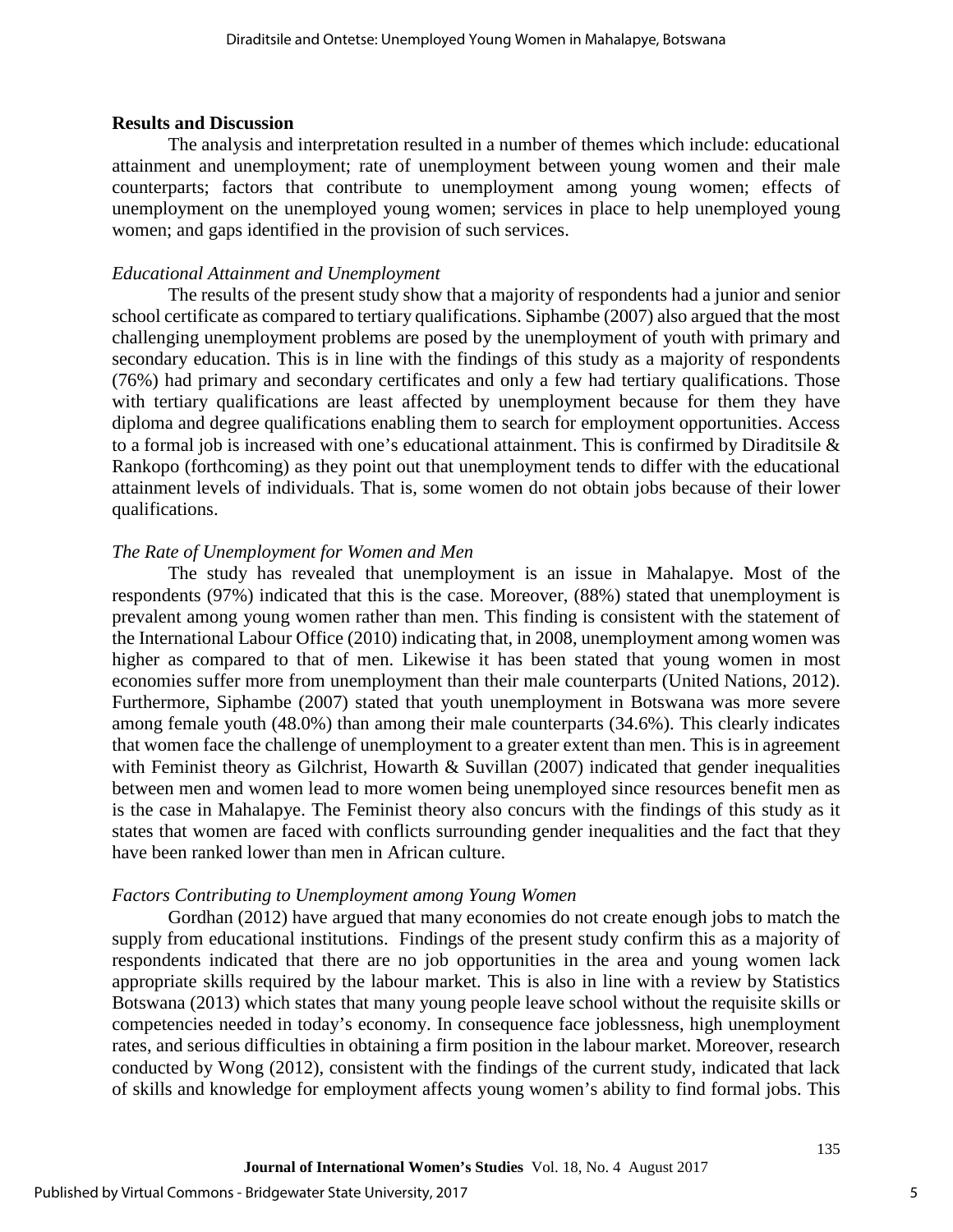explains why some graduates are unemployed whereas they have high qualifications. It suggests that the skills they have acquired at school may no longer be needed by employers in the job market.

The current research has shown that more resources are available in urban areas than in rural areas leading to limited opportunities for young women in Mahalapye. Based on the present study findings unemployment among young women in Botswana also emanates from cultural and other factors that lead to gender bias against women in accessing employment in the formal sector. As a majority of respondents (70%) indicated that nowadays women are trying to join the labour market but, due to limited job opportunities, they tend to be faced with the issue of unemployment. Another important factor which is not sufficiently evident in the literature review is that a majority of respondents (56%) reported that government consider young women's needs while nearly half of the respondents (40%) indicated that the government does not consider the needs of women. They stated that government creates opportunities for all not taking into consideration that men and women are different.

The study findings revealed that a majority of respondents (66%) have never worked while a few (34%) indicated that they had once obtained a job. This shows that there is occupational segregation of workers by gender in Botswana's labour market in that female workers are generally limited to a narrow range of occupations. Women dominate the unskilled and semi-skilled bluecollar jobs that pay less than the skilled blue-collar jobs dominated by men. A few who obtained work were in low paying jobs such as in supermarkets, restaurants, grocery stores, Chinese shops, filling stations, butcheries, as receptionist, office cleaners and security guards. It is also a concern to discover that a majority of respondents (63%) reported that they have been unemployed more than 5 years.

## *Impacts of Unemployment on Young Women*

The present study revealed that being unemployed makes women very unhappy and more vulnerable. The challenges they face every day are overwhelming. This finding is supported by previous research. Chigunta (2010) pointed out that, due to inadequate employment opportunities in the formal sector, unemployed young people may be forced to engage in involuntary work and other livelihood sources not accepted by society. These include commercial sex work and crime. It is worth highlighting that every one of the young female informants in the present study clearly indicated how unemployment had caused feelings of shame, and guilt as well as ill health. These findings are in accordance with previous research reporting that the effects of unemployment among young people need to be highlighted and that youth unemployment in itself should serve as a warning signal (Axelsson et al., 2007; Limb, 2011). Another impact of unemployment on young women (as deduced from the present study) is that a number of participants clearly indicated having increased their alcohol intake directly connected to their period of unemployment.

## *Socio-Economic Impact of Unemployment on Young Women*

The present study findings show that there is a link between unemployment, poverty, and crime, in that, when people cannot earn an income from legal, appropriate, and socially acceptable work, some turn to illegal activities. The challenge of social and crime control then becomes a serious issue as the rate of unemployment is increasingly unchecked (Limb, 2011). Findings of the study have confirmed that high poverty levels, as a result of unemployment, affect a majority of respondents (76%) to a worrying extent. This was emphasized by the World Bank (2013) that stated that lack of employment opportunities has an impact on the increasing poverty level among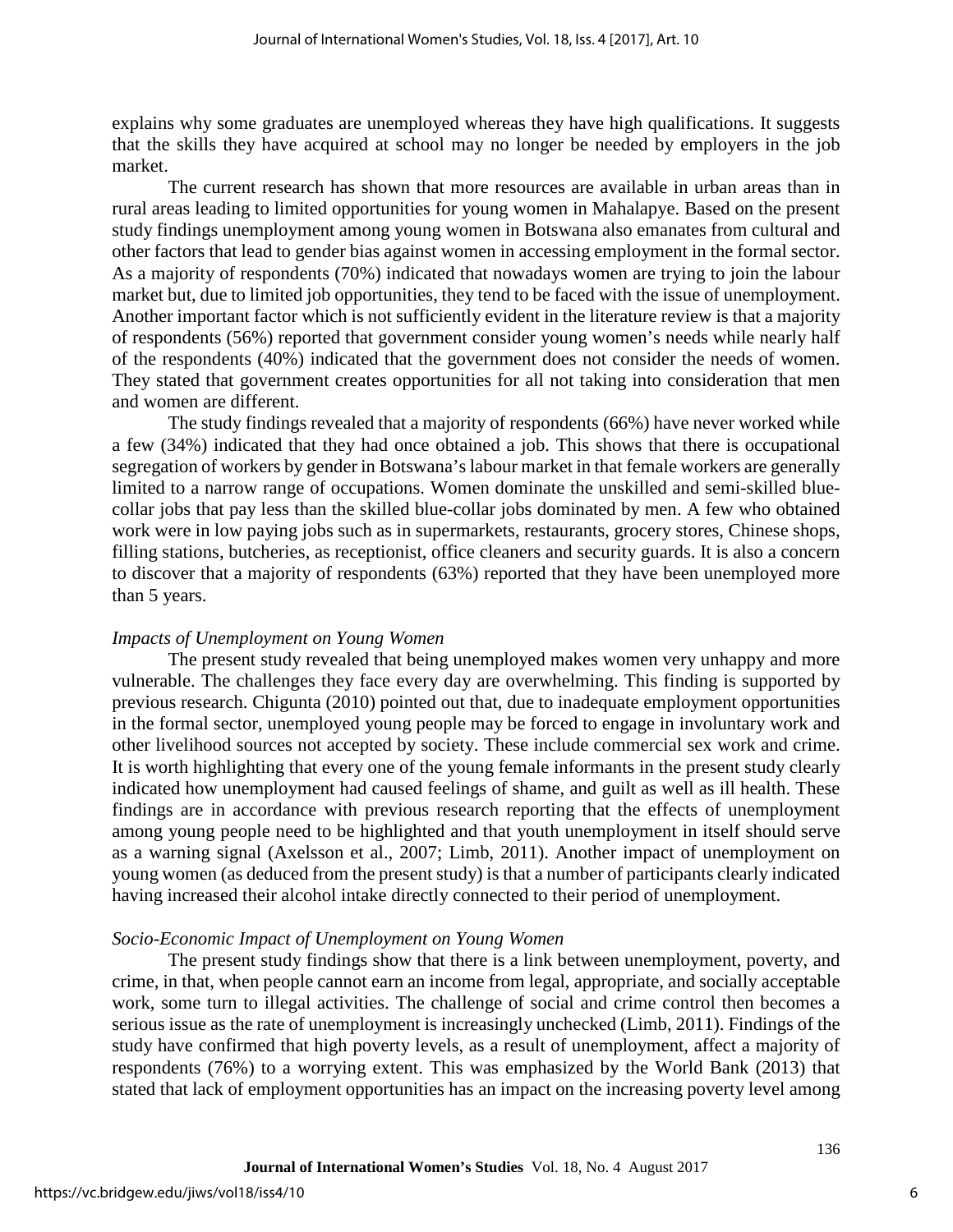young women all over Africa. Also a significant minority of participants in the study (34%) indicated that unemployment affects engagement in commercial sex work and thus exposure to HIV and other sexually transmitted infections. Several studies (Kulik, 2002; Aghatise, 2003; Bjorklund et al., 2015) states that being unemployed also encourages commercial sex work as a means of survival in several African towns and cities.

A majority of study respondents (63%) also indicated that unemployment significantly increases criminal activity level. This is in line with a study conducted by Dorling (2009) which indicates that youth unemployment creates socio-political and economic problems within societies. Among these is criminal activity. The findings have also emphasised that unemployed young women are involved in alcohol and drug abuse. A majority of respondents (40%) reported that unemployment affects alcohol and drug abuse to a large extent. This is supported by Okojie (2013) who indicated that youth unemployment in most African cities is evident 'idleness', where youth gather at bars and entertainment places to drink or use drugs to fill the abundant time they have at their disposal.

## *Psychological Effects of Unemployment on Young Women*

The study has found that young women face feelings of hopelessness, loss of self-esteem and confidence, depression, and suicidal ideation. A majority (75%) indicated that unemployment seriously affects stress level, nearly half (43%) indicated that this phenomenon has an impact on their sense of hopelessness; a significant minority (26%) stated that their self-esteem is reduced due to having no means of survival and 24% indicated that their confidence is greatly reduced due to being unemployed. These findings are supported by (McKee-Ryan et al., 2005; Dorling, 2009) as the authors argued that the issue of unemployment among young women is linked to psychological distress, hopelessness, low self-esteem, depression, and lack of confidence. Even though the respondents have indicated that the impact is high, it is clear from the findings that the rate at which unemployment affects young women's stress level in Mahalapye is higher than other psychological impacts such as confidence and esteem. The impact of unemployment on young women's self-esteem and self-confidence is lower than what was expected based on the review.

### *Mental Effects of Unemployment on Young Women*

The findings reflected that young women's mental health is affected by being unemployed. The respondents indicated that they experience excessive rates of disturbed sleep and depression. A majority (60%) stated that being unemployed does not really induce suicidal feelings. This is inconsistent with Egunjobi (2007) who stated that many social problems such as suicide become more severe in times of high unemployment. However, unemployed young women in Mahalapye do not appear to develop suicidal feelings even if they face the challenge of joblessness and survival. Thus, in this regard, the literature based on western research cannot necessarily be generalised to situations in Africa regarding the development of suicide ideation due to unemployment.

## *Support Services Available to Unemployed Young Women*

When asked about financial services, offered by government and the private sectors, which aim at creating employment opportunities, it was clear that unemployed young women were not aware of most of the services and programmes. A few respondents (23%) indicated that they are aware of the Local Enterprise Authority (LEA), Citizen Entrepreneurial Development Agency (CEDA), and Young Farmers Fund (YFF). Sixteen per cent (16%) mentioned Livestock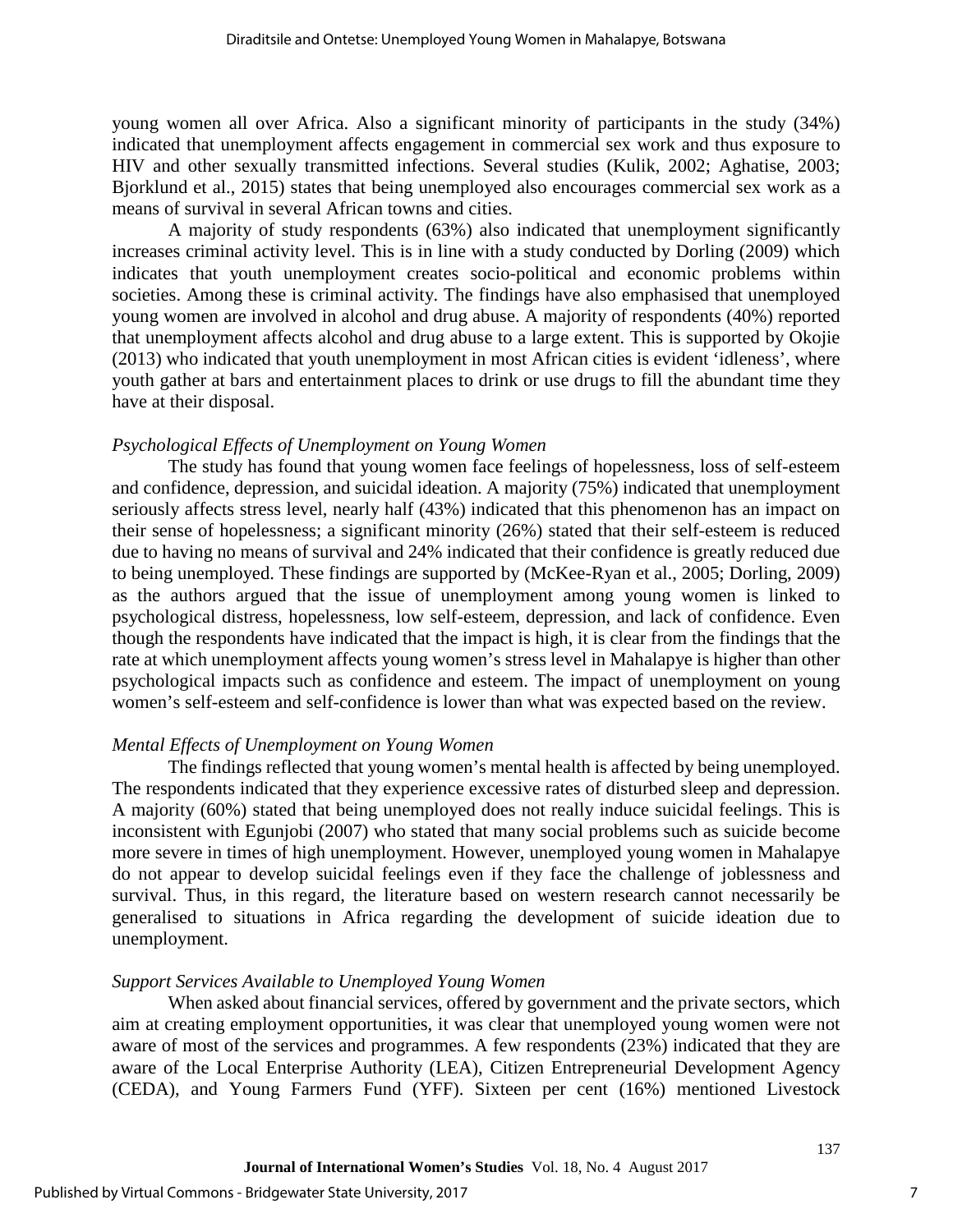Management and Infrastructure Development (LIMID); National Master Plan for Arable Agriculture and Dairy Farming (NAAMPAAD); Integrated Support Programme for Arable Agricultural Development (ISPAAD); and Youth Development Fund (YDF). From these findings it is clear that unemployed young women do not have much knowledge about programmes put in place by government to help them. It clearly shows that they are rarely involved in the development of these programmes hence lack of knowledge about their existence with serious limitations regarding access to and utilization of these services.

The above findings are in agreement with those of Diraditsile  $\&$  Rankopo (forthcoming) that women in poverty usually cannot afford to participate in social, community, and political activities. They further indicate that poverty often creates a negative impact on one's self confidence, which further perpetuates the social exclusion of women in economic development. Findings of the present study have also shown a majority (95%) of respondents had never benefited from available services and programmes. Nearly half of the respondents (49%) indicated that they had never requested assistance from the concerned offices. This shows that there is limited promotion of these programmes as the respondents stated that the process of seeking help is very complicated. This is an indication of poor coordination of services and programmes resulting in lack of awareness of these programmes by the unemployed young women who are anticipated beneficiaries.

The findings of the present study also show that a majority of respondents (76%) had never benefited from government services. Reasons pointed out for having not benefited given by a significant number (36%) include having not shown any interest in seeking help. Twenty three percent (23%) indicated that some programmes required a certain age and they did not qualify because they were over the stipulated age. For example, BNSP takes youth who are below the age of 30 years which means those who are above 30 years are not included.

The study has discovered how unemployed young women manage to cope with the demands of this status. Just over half (53%) indicated that they depend on the ipelegeng programme, which is a government initiative whose main objective is to provide short term employment, support, and relief whilst at the same time carrying out essential development projects that have been identified and prioritized through the normal development planning process. This is followed by 39% who stated that they depend on the ipelegeng programme together with odd jobs (doing people's laundry, cleaning yards). Findings clearly show that the ipelegeng programme is the most frequently utilised, even though is not reliable. This is supported by Nthomang & Diraditsile (2016) who argue that many youth programmes in Botswana lack sustainability as they are not based on any grounded research or empirical evidence. Unemployed young women are being forced by this circumstance to be engaged in ipelegeng since they do not have any means of production and therefore no option but to take advantage programmes created by the state since most of them have low academic attainment.

## *Gaps Identified in Provision of Services and Programmes to Unemployed Young Women*

There is a deficiency of information and understanding of the challenges young people face. The challenges, as indicated by the present study, include corruption, limited knowledge of the programmes, and mismanagement of funds. A majority of respondents (88%) indicated that provision of services is not widespread and most are congested in urban areas. Furthermore, little information is provided about these services clearly demonstrating that policy makers do not really understand what unemployed women need and that completing application forms for programmes is complicated. The findings are in accordance with Diraditsile (2017) who states that evidence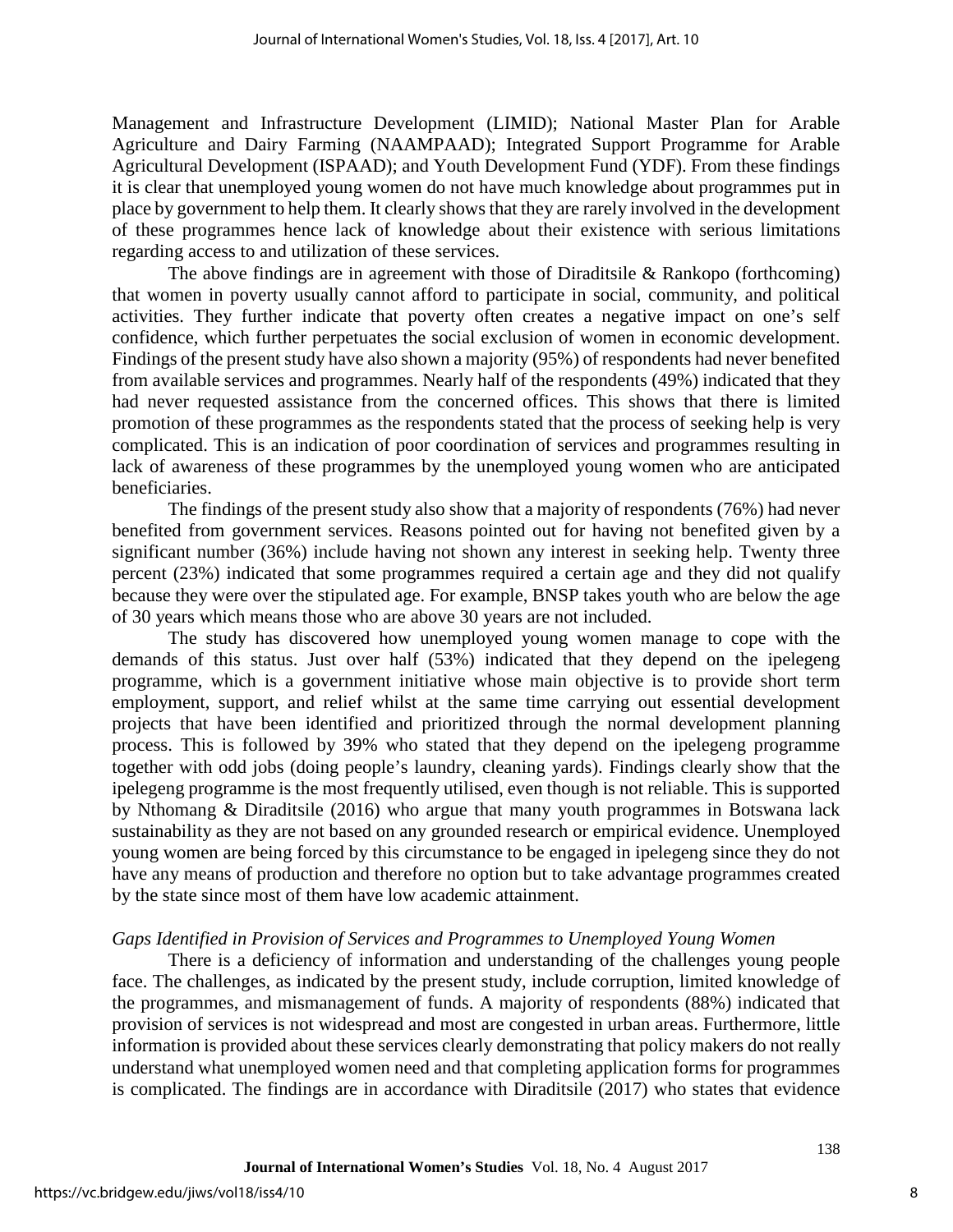indicates that many youth intervention programmes meant to empower the unemployed youth in Botswana are of low coverage.

#### **The Way Forward to Addressing Young Women's Unemployment**

This section presents a set of recommendations as to what should be done in light of the key findings of the study to help unemployed young women aged 20-35 years in Botswana. It is important to provide a set of recommendations in order to deal with the issue of unemployment. The Government of Botswana, together with other private stakeholders should, create job opportunities in rural areas as the study has revealed that there are no such opportunities in Mahalapye. These should consider that not all women are educated or possess the requisite skills for employment. Programmes to develop such skills should be developed by the state and the private sector.

More industries, as suggested by respondents, should be brought to the area to absorb a number of the unemployed young women. Findings of the study have indicated that unemployed young women lack knowledge about programmes and services put in place which are assumed to help them in acquiring employment opportunities. Awareness should thus be improved. There should be improvements of existing programmes to meet the demands of unemployed graduates and those who have never been to school. These programmes must be monitored, evaluated and promoted during *kgotla* meetings, outreach sessions, use of billboards, and formation of support groups that can disseminate information and educate the public about available initiatives. This will be important in raising awareness in the community.

Unemployed young women should be involved in policy development as they understand their problems and how they can be helped. It is therefore important that they be consulted to ensure active participation. All concerned stakeholders should develop programmes that are specific to various groups of youth, for instance, gender, educational attainment, geographical area, and interests should be taken into account. There is need for more research to be done using both quantitative and qualitative methods to obtain in-depth information about the phenomena and to generalise findings to related areas of concern. Using a combination of qualitative and quantitative data can improve evaluation by ensuring that the limitations of one type of data are balanced by the strengths of another.

#### **Conclusions**

The aim of the study was to investigate the experiences and consequences of unemployment among young women aged 20-35 in Mahalapye. The results show that they were strongly negatively affected by being unemployed and that the problem of unemployment among young women is also a global concern. The major findings of the study indicate that unemployment among young women is greater than that among young men. Based on the results of the study, it can be concluded that the main factors that contribute to unemployment in this area are lack of job opportunities, limited skills (no relevant qualifications), and failure of government to distribute resources and services fairly across the country.

It can also be deduced from the findings that unemployment affects young women as they face various challenges such as poverty; exposure to sexually transmitted infections resulting from commercial sex work and drug abuse; sleep disturbances; feelings of hopelessness; and high levels of stress. Among other things, unemployment leads to feelings of being excluded from society and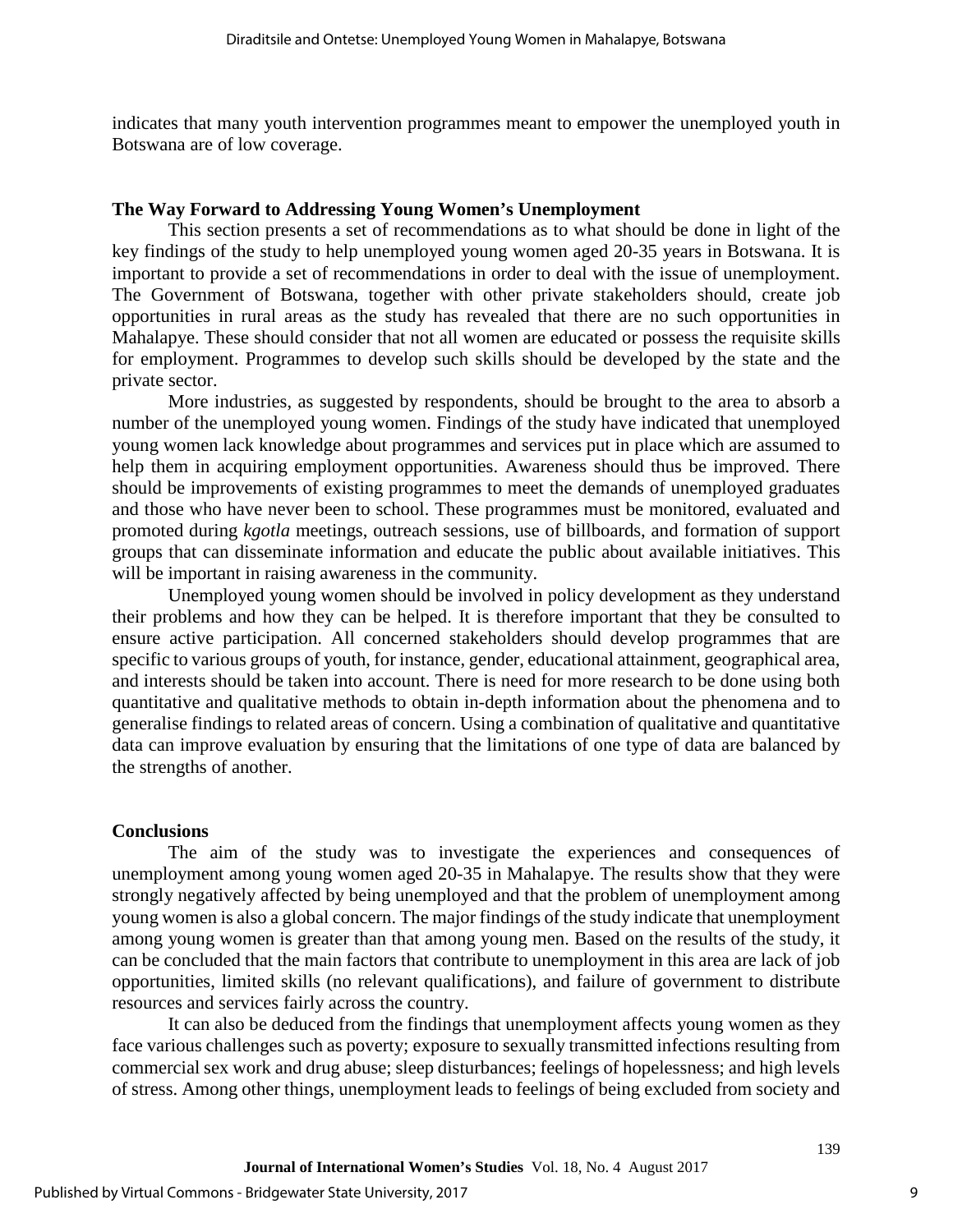of shame, guilt, and concern. Unemployment also seems to be a risk factor for increased bad habits and unhealthy behaviour among young women, for example, increased alcohol consumption. The present findings indicate that even young women experiencing shorter periods of unemployment seem to be negatively affected. Unemployment seems to have negatively affected young women's lifestyle, emotions, self-esteem, and identity. It also gives rise to unhealthy behaviour, all of which may in turn influence how their adult lives develop. For example, it might be a trigger for developing depression.

The findings suggest that there are both sound socioeconomic and health-related reasons for trying to reduce and counteract unemployment among young women. Evidence from this study suggests a majority of the unemployed young women were not aware of the programmes availed to them and they do not benefit from them. It has also been found that there are some gaps that hinder young women's abilities to be beneficiaries of these services and programmes. Among these gaps are: low coverage and limited information about programmes; complicated process of seeking help and lack of resources such as land to qualify to be a beneficiary. Further resources and research are also needed to design, describe, and evaluate interventions and action plans intended to improve young unemployed young women's health and well-being and alleviate their unemployment related problems.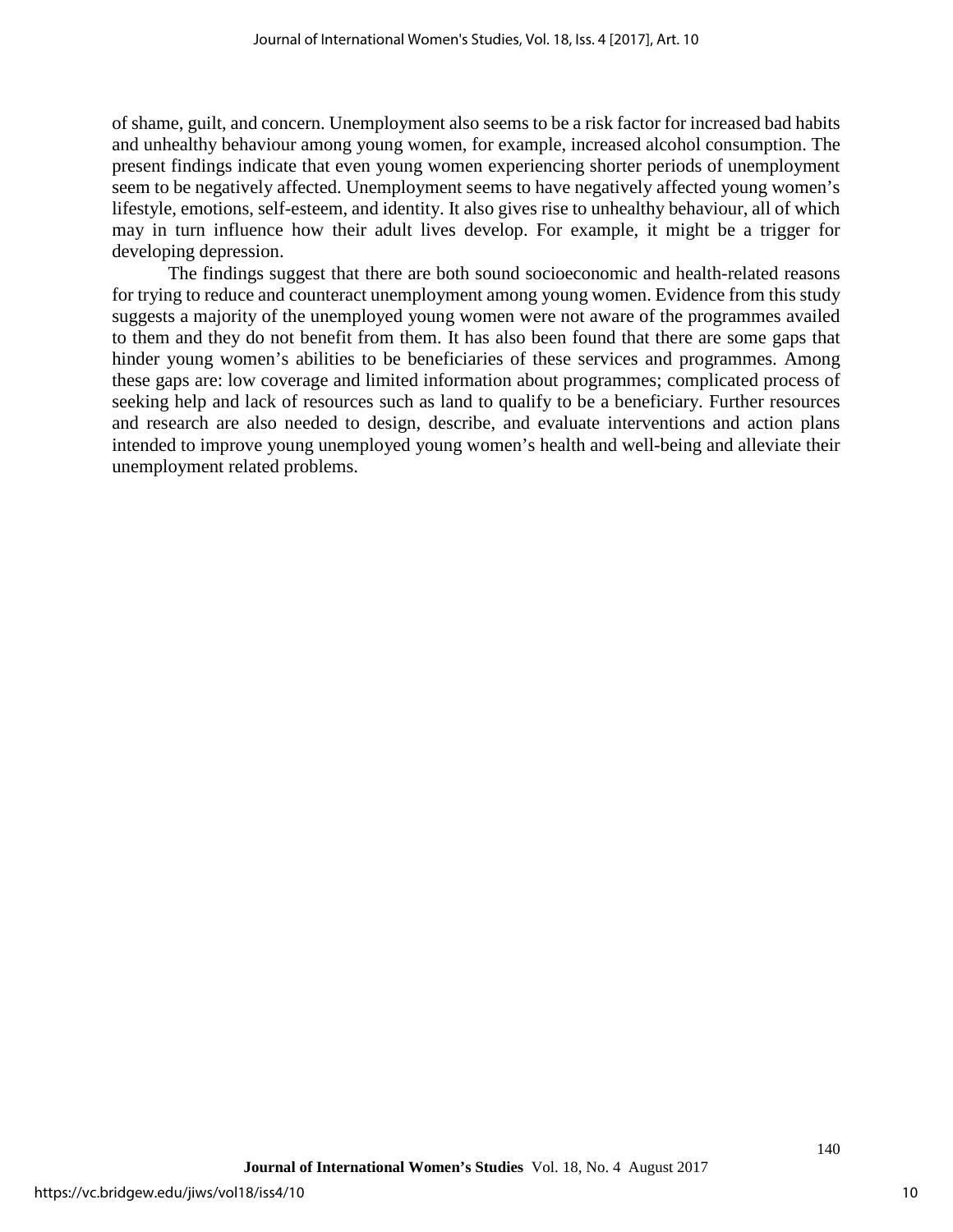## **References**

- African Economic Outlook, (2012). *Government Action promoting youth employment has a poor track record*. African Development Bank.
- Aghatise, E. (2003). "*Trafficking for Prostitution in Italy: Concept Paper"*. A paper prepared for the Expert Group Meeting on "Trafficking in Women and Girls", 18-22. November 2003.
- Aliaga, M. & Gunderson, B. (2002). Interactive Statistics, 2nd edition. New York: John Wiley and Sons, Inc.
- Axelsson, L., Andersson, H., Eden, L., & Ejlertsson, G. (2007). Inequalities of quality of life in unemployed young adults: A population-based questionnaire study. *International Journal for Equity in Health, 6(1)* 1-9.
- Babbie, E. (2007). The practice of Social Research. Australia: Thomson Wadsworths.
- Babbie, E. (2010). The Practice of Social Research. California: Wadsworth Publishing.
- Bjorklund, O., Soderlund, R., Nystrom, L., & Haggstrom, E. (2015). Unemplyment and Health: Experiences narrated by Young Finnish Men. *American Journal of Men's Health, vol 9(1)* 76-85.
- Brixiova, Z. (2010). Unlocking Productive Entrepreneurship in Africa's Least Developed Countries, African Development Review, vol 22(3) 440-451.
- Brixiova, Z. & Kangoye, T. (2012). *Youth Employment Challenges and Entrepreneurship in Swaziland.* Paper presented at the 2012 African Economic Conference (Kigali, November).
- Chigunta, F, (2010), *"The Socio-Economic Situation of Youth in Africa: Problems, Prospects and Options".* Paper presented at the Youth Employment Summit, Alexandria, Egypt, September.
- Dawson, C. (2006). *Practical Research Methods.* United Kingdom: Cromwell.
- Diraditsile, K, (2017). Challenges to Social Policies: A critical assessment of Youth intervention programmes in Botswana. *Asian Journal of Social Sciences Studies, Vol 2(1)* 74-82.
- Diraditsile, K. & Rankopo, M. (Forthcoming). Poverty Alleviation among women in Botswana: Challenges and prospects for Social Work.
- Dobash, R. & Dobash, P. (2009). *Violence against wives: A case against the patriarchy*. New York: Free Press.
- Dorling, D. (2009). Unemployment and Health. *British Medical Journal, 14(2)* 61-72.
- Economic Commission Africa (2012), Youth and Employment in the ECA region. Egypt: Youth Employment summit. Geneva, Switzerland.
- Egunjobi, T. (2007). Crime and unemployment: An Empirical Analysis in Employment Generation in Nigeria. *American Journal of Sociology, 63(6)* 597-606.
- Fajana, S. (2010). *Functioning of the Nigerian Labour Market*. Lobefin & Company, Lagos: Nigeria.
- Gilchrist, H., Howarth, G., & Suvillan, D. (2007). The Cultural Concept of Youth Suicide in Australia, unemployment, dentity And Gender. *Journal of Social Policy and Society 6(1)*  151-163.
- Gordhan, P. (2012). Rural Youth Employment on Developing Countries. *Journal of Vocational and Technical Education and Training, 2(3)* 8-13.
- International Labour Office (2010). *Global Employment Trends for Youth 2010:* A special issue on the impact of the global economic crisis on youth / International Labour Office. Geneva.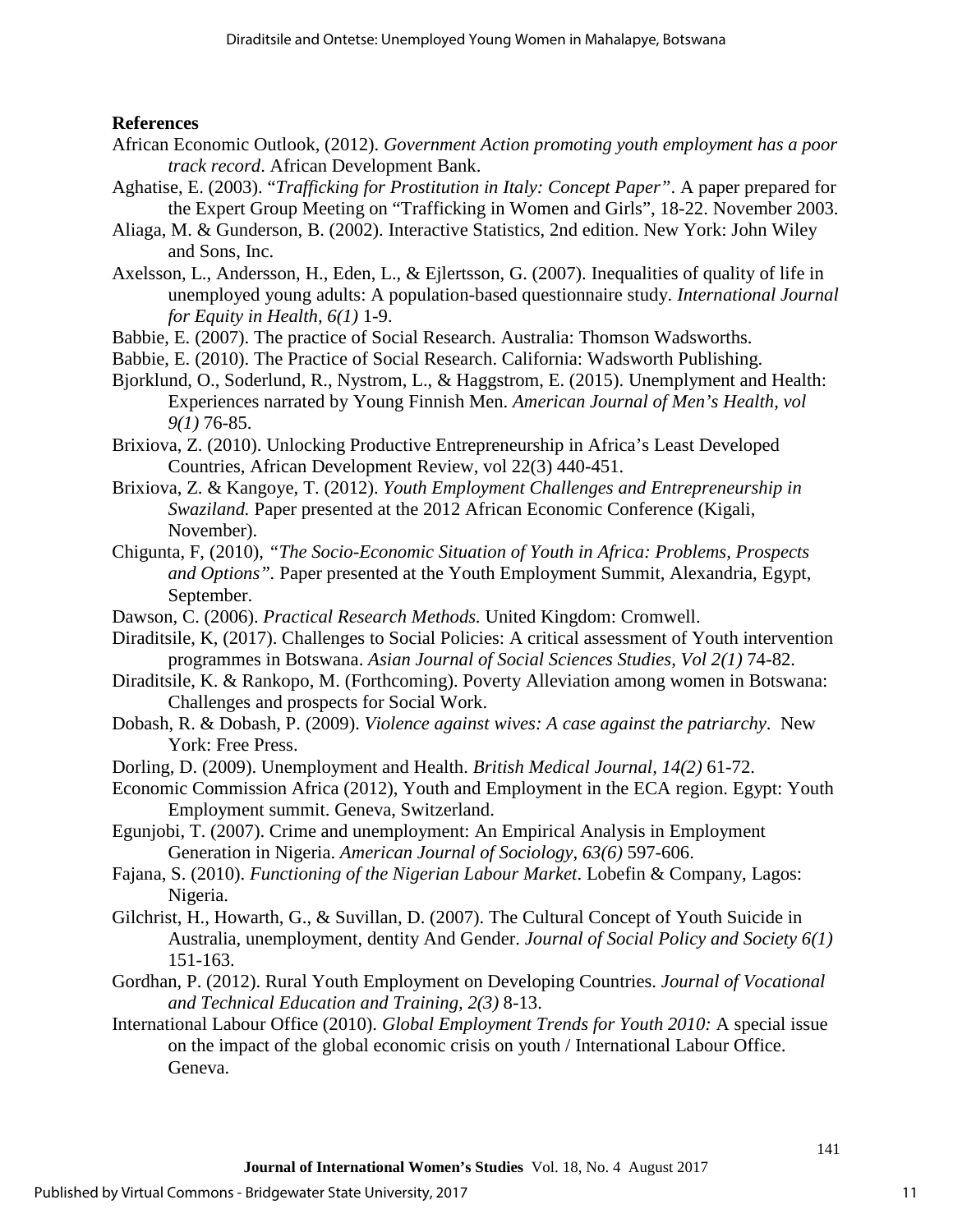- International Labour Organization (2012). *Global Employment Trends for Youth 2012*: A generation at risk, Geneva.
- International Labour Organization (2014). *Global Employment trends for Women*. Geneva.
- Jefferis, K. & Kenewendo, B. (2013). Botswana Country Overview. Capital Resources.
- Jeffry, E. (2012). Tackling Youth Unemployment in Nigeria; The Lagos state Development and Empowerment Programmes Initiatives. *Afro Asian Journal of Social Sciences, 3(4)* 77- 85.
- Katz, E. (2008). *Programs Promoting Young Women's employment*. Washington: The World Bank.
- Kulik, L. (2002). Women face unemployment: A comparative analysis of age groups. *Journal of Career Development, 27(1)* 15-33.
- Limb, M. (2011). Youth unemployment is a public health emergency, marmot says. *British Medical Journal, 343 (783),* 107.
- McKee-Ryan, F., Song, Z., Wamberg, C., & Kinicki, A. (2005). Psychological and physical well-being during unemployment: A meta-analytic study. *Journal of Applied Psychology, 90,* 53-76.
- Mwansa, L., Mufune, P. & Osei-Hwedie K., (1994). Youth Policy and Programmes in SADC Countries of Botswana, Swaziland & Zambia: a comparative assessment. *Journal of International Social Work, 37(1)* 239-263.
- Msigwa, R., & Kipesha, E. (2011). Determinants of Youth Unemployment in Developing Countries: Evidences from Tanzania. *Economics and Sustainable Development Journal, 9(5)* 67-77.
- Newman, M. (2007). *Basic of Social Research: Qualitative and Quantitative approaches.* Boston: Pearson Education Inc.
- Nthomang, K. & Diraditsile. K. (2016). Youth Unemployment in Botswana: Understanding the journey travelled so far. *Mosenodi Journal of the Botswana Educational Research Association, 19(1).*
- Ntseane, P. (2003). Cultural Dimensions of Sexuality: Empowerment Challenges for HIV/AIDS Prevention in Botswana. University of Botswana.
- Okojie, E. (2013). *Employment Creation for Youth in Africa: The Gender Dimension, Expert Group Meeting on Jobs for Youth: National Strategies for Employment Promotion,*  January, Geneva, Switzerland.
- Patterson, N., Okafor, O., & Williams, D. (2006). *"Globalization and employment Generation" Evaluating the impact of trade on Aggregate employment in Nigeria's In Industrial Sector"* NES 2006 Annual Conference Nigeria.
- Revised National Youth Policy (2010). *Gaborone, Government of Botswana, Ministry of Youth Sports and Culture.*
- Siphambe, H. (2003). Understanding Unemployment in Botswana. *South African Journal of Economics, 17(3)* 480-495
- Statistics Botswana (2010). Botswana HIV/AIDS Impact Survey IIV results, Gaborone, Government of Botswana, Ministry of Health, Central Statistics Office.
- Statistics Botswana (2013). *Botswana Core Welfare Indicators Survey 2009/10.* Gaborone: Statistics Botswana.
- Todaro, M. & Smith, S. (2012). *Economic Development.* Boston: Addison-Wesley. United Nations (UN). The Millennium Development Goals Report.